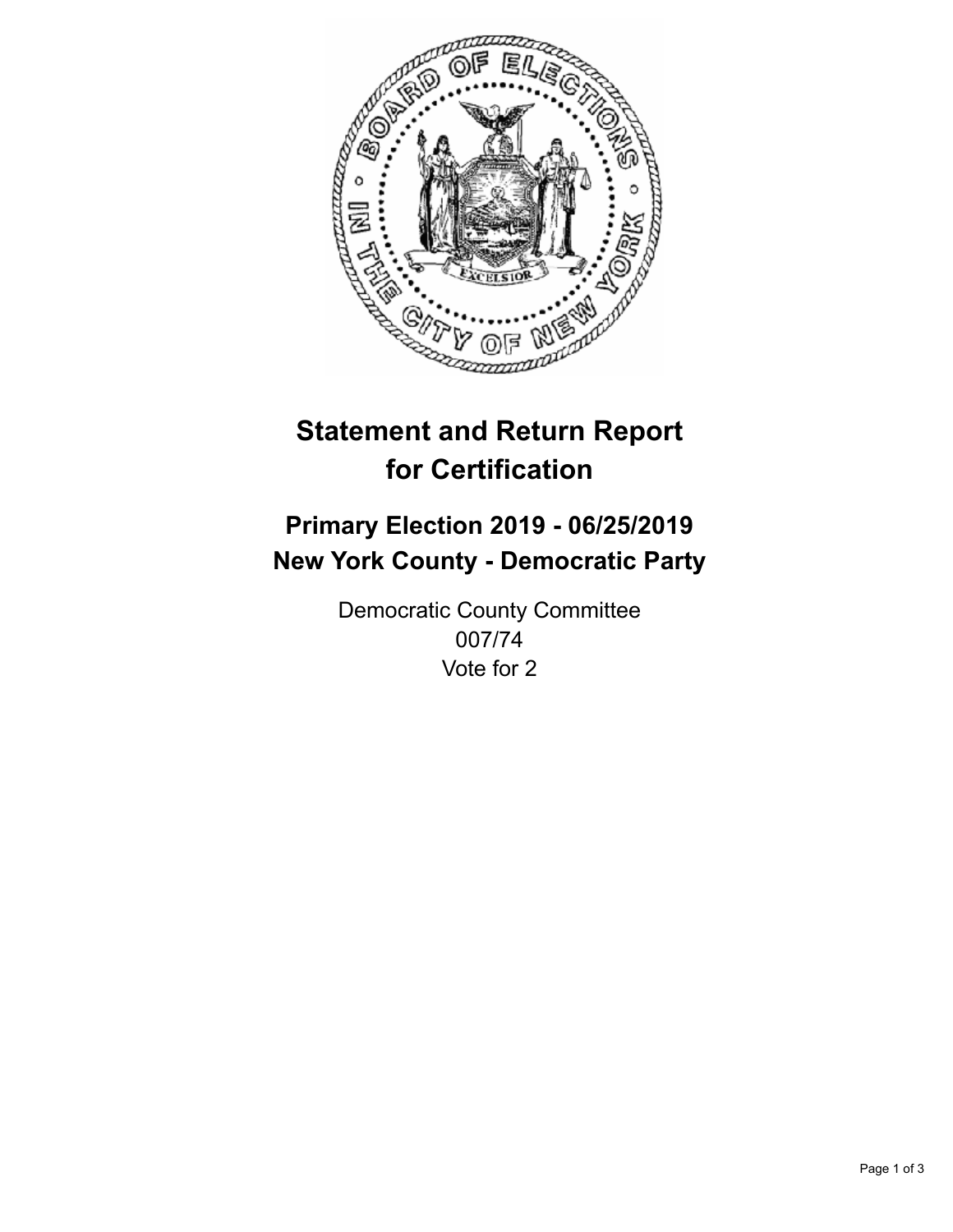

## **Assembly District 74**

| <b>PUBLIC COUNTER</b>                                    | 19       |
|----------------------------------------------------------|----------|
| <b>MANUALLY COUNTED EMERGENCY</b>                        | 0        |
| ABSENTEE / MILITARY                                      | 0        |
| AFFIDAVIT                                                | $\Omega$ |
| <b>Total Ballots</b>                                     | 19       |
| Less - Inapplicable Federal/Special Presidential Ballots | 0        |
| <b>Total Applicable Ballots</b>                          | 19       |
| <b>PAUL BARTLETT</b>                                     | 10       |
| <b>WILFREDO SUAREZ</b>                                   | 11       |
| RADAISA VILLAFANA                                        | 5        |
| ELIESER VALENTIN                                         | 2        |
| <b>Total Votes</b>                                       | 28       |
| Unrecorded                                               | 10       |